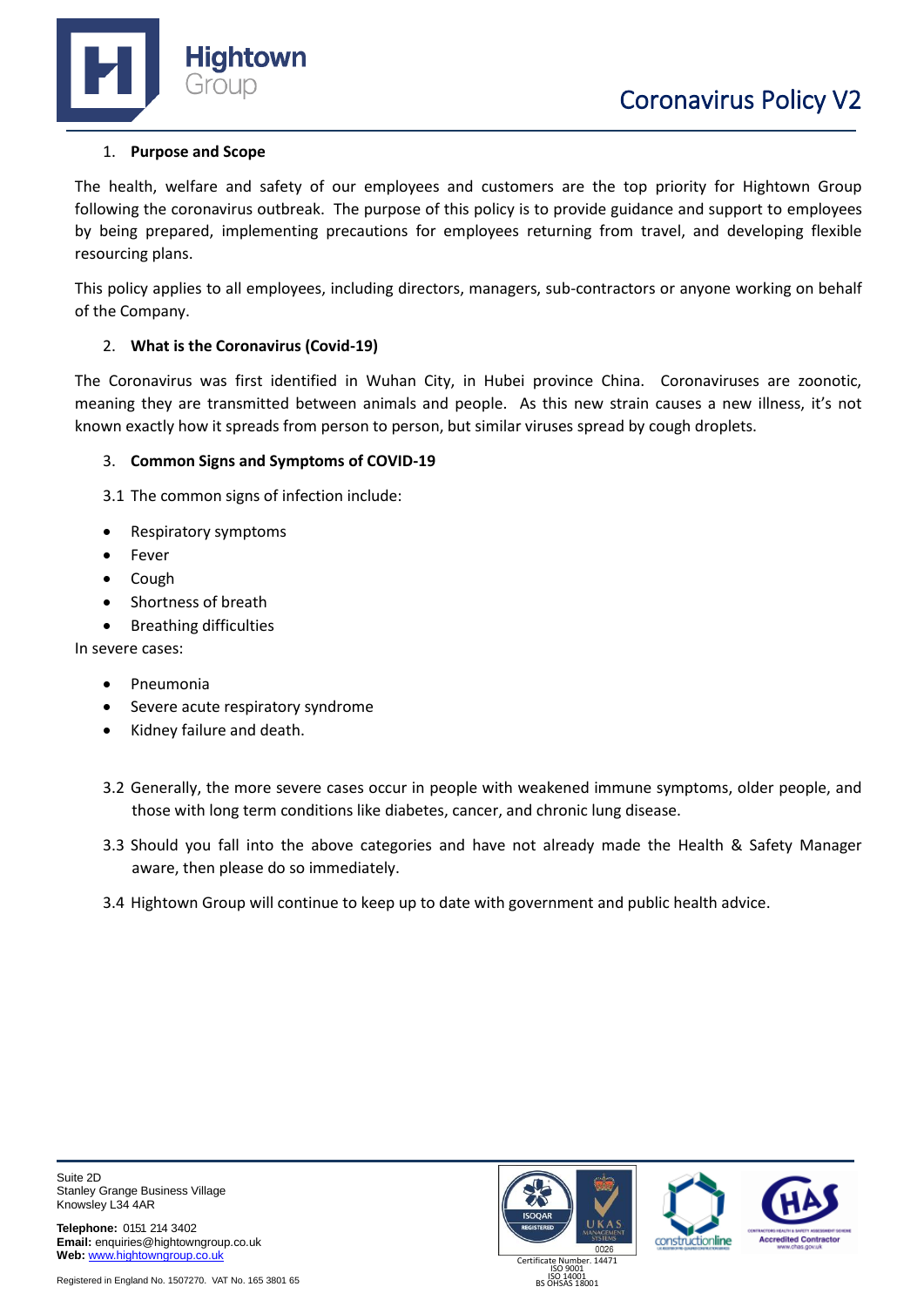

### 4. **If you develop signs of the Virus**

- 4.1 Should you develop any of the symptoms associated with the coronavirus outbreak you should access NHS 111 online immediately.
- 4.2 You should not attend your GP surgery or A & E Department unless advised to do so by the medical profession.
- 4.3 If you are displaying symptoms you should not attend work. You should contact your Line Manager to advise of your concerns and to discuss the advice given by NHS 111.

## 5. **Preventing the spread of the Infection**

5.1 There is currently no vaccine to prevent COVID-19. The best way to prevent infection is to avoid being exposed to the virus. Public Health England (PHE) recommends that the following general cold and flu precautions are taken to help prevent people from catching and spreading COVID-19.

## **5.2 CATCH IT, BIN IT, KILL IT**

- Cover your mouth and nose with a tissue or your sleeve (not your hands) when you cough or sneeze.
- Put used tissues in the bin straight away.
- Wash your hands with soap and hot water often, for a minimum of 20 seconds as recommended by Public Health England. Use hand sanitiser gel if soap and water are not available, this should have alcohol content. Hand sanitiser gel will be placed around the office and sites (if in stock and available for sale).
- Try to avoid close contact with people who are unwell.
- Clean and disinfect frequently touched objects and surfaces.

Do not touch your eyes, nose or mouth if your hands are not clean.

- 5.3 Being close to an infected person (2 metres) and touching an infected surface, object or the hand of an infected person are the main routes by which the COVID-19 virus is spread.
- 5.4 Hightown Group have displayed posters throughout each of its sites and office and have all possible workers working from home.

#### 6. **Site Workers – Guidance on Working in Vulnerable areas**

6.1 If at a later date you identify that you have worked in an area that has become infected, you are to contact your Line Manager and awaiting further instructions before proceeding to your next job or returning to the office.

Suite 2D Stanley Grange Business Village Knowsley L34 4AR

**Telephone:** 0151 214 3402 **Email:** enquiries@hightowngroup.co.uk **Web:** [www.hightowngroup.co.uk](http://www.hightowngroup.co.uk/)







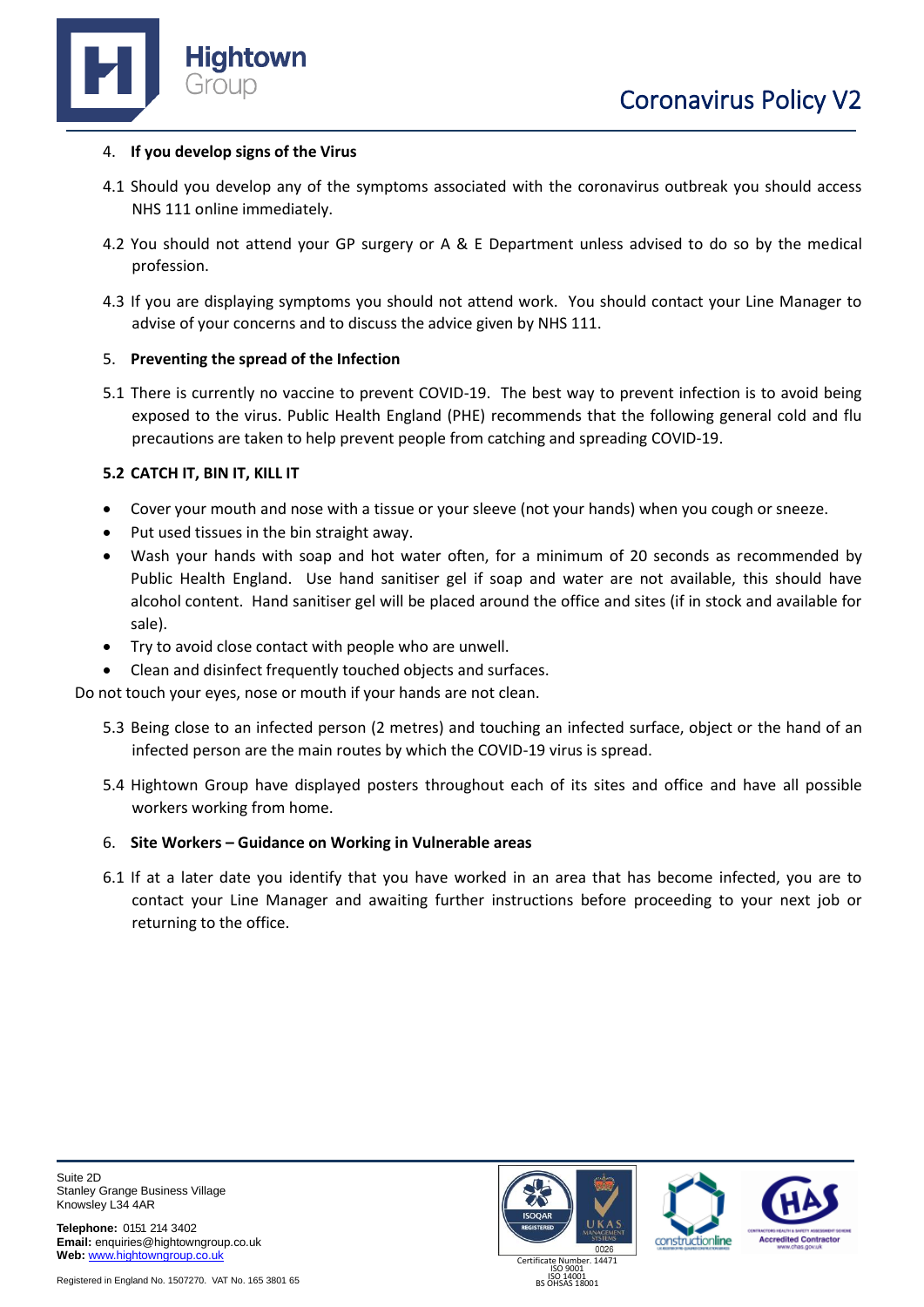

### **6.2 If a customer or client is showing symptoms:**

- Remove yourself from the area
- Carry out cleansing of your hands
- Inform the Site Manager on site of your concerns
- Notify your Line Manager
- Awaiting further instructions from the Office.

## 7. **Training**

Posters have been distributed throughout the company. Site Managers should be holding regular toolbox talks to keep employees and sub-contractors updated on the spread of the virus and precautions to take to avoid spreading. All employees and sub-contractors should ensure they read this policy and be aware of symptoms and procedures.

## 8. **Supply Chain**

8.1 Our approved supplier data base has always focused on suppliers in the UK and where possible they are chosen on a geographical basis. Therefore, we do not source direct components/parts from outside the UK to carry out our business operation.

#### **8.2 Equipment that is manufactured overseas is bought through distributors in the UK.**

- 8.3 Our designs are dependent upon the extent of controls required and the complexity of the project, details of any resource issues, specialist requirements, sub-contract of design/development work or testing are reduced using standard products and the consideration of possible alternatives. Consideration is also given to any specific contractual requirements for reliability, maintenance and maintainability, interchangeability, availability value engineering, standardisation, specifications, obsolescence, safety and environmental impact.
- 8.4 By avoiding bespoke products, single source and only using commonly available parts, Hightown Group have reduced the risk within the supply chain.

#### 9. **Flexible Resourcing Plans**

- 9.1 As part of the business contingency plan all sites have been set up to enable business operations to continue should a site need to close.
- 9.2 Flexible working will include home working, video conferencing and remote support to customers, where possible.
- 9.3 Key services and roles are being identified by management to ensure that the business can continue to operate throughout the outbreak. Hightown Group have a multi-skilled workforce that should be able to cover multiple roles in the event that they have to operate with reduced staff numbers.

Suite 2D Stanley Grange Business Village Knowsley L34 4AR

**Telephone:** 0151 214 3402 **Email:** enquiries@hightowngroup.co.uk **Web:** [www.hightowngroup.co.uk](http://www.hightowngroup.co.uk/)